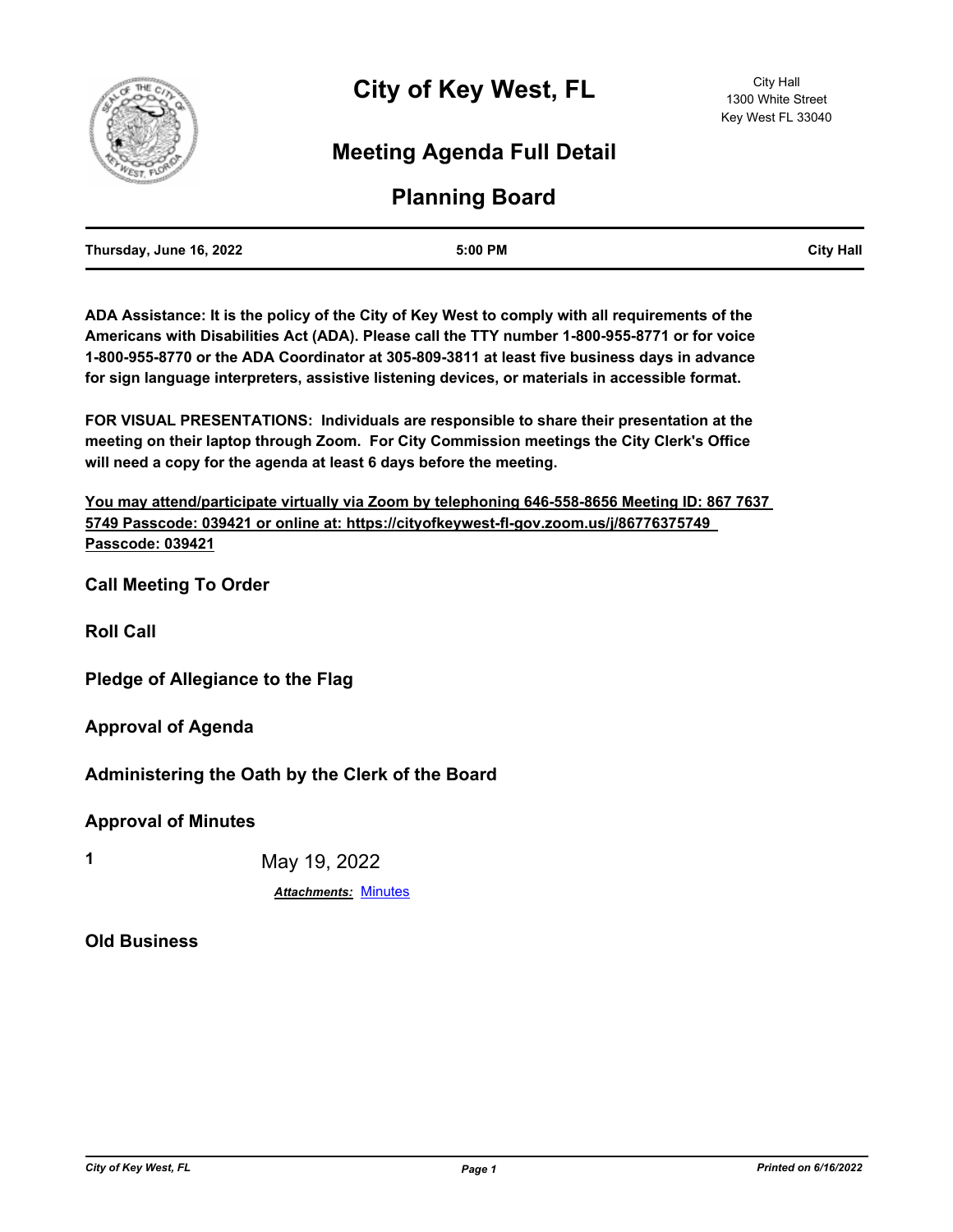## **2 Variance - 1010-1012 Olivia Street (RE#**

**00020850-000100)** - Variance request for exceeding the allowed front yard setback and rear yard setback at a proposed residence in the Historic High Density Residential (HHDR) zoning district pursuant to Sections 90-395, 122-630(6)a and 122-630 (6)c of the City of Key West Land Development Regulations.

# **Attachments: [Staff Report](http://KeyWest.legistar.com/gateway.aspx?M=F&ID=2b307ba5-8db8-43b2-afad-74f5e17a5aac.pdf)** [Revised Planning Package](http://KeyWest.legistar.com/gateway.aspx?M=F&ID=6dbc4c1d-3ae8-4382-937a-bd1bc99e9ad2.pdf) [Staff Report 5.19.22](http://KeyWest.legistar.com/gateway.aspx?M=F&ID=208e2540-9e1b-4378-9a95-0f0cf2da26ae.pdf)

[Noticing Package](http://KeyWest.legistar.com/gateway.aspx?M=F&ID=59716a5d-ff2a-4904-800b-c3288e2561fa.pdf) [Public Comment](http://KeyWest.legistar.com/gateway.aspx?M=F&ID=e3692b48-3c42-48ab-8502-b5a87f98e786.pdf) [Staff Report 4.21.22](http://KeyWest.legistar.com/gateway.aspx?M=F&ID=c81f5382-4a46-4a93-b7d3-166731ca0441.pdf) [Planning Package 4.21.22](http://KeyWest.legistar.com/gateway.aspx?M=F&ID=1e2b4831-acf8-4119-9d4a-17b7d810cbbf.pdf)

#### *Legislative History*

| 4/21/22 | <b>Planning Board</b> | Postponed |
|---------|-----------------------|-----------|
| 5/19/22 | <b>Planning Board</b> | Postponed |

# **3 Variance - 1202 Royal Street (RE# 00029450-000000)** - A

request for a variance to exceed the maximum rear yard coverage for accessory structures, and a request for a variance from the side and rear setback requirements, for a property located within the Historic Medium Density Residential (HMDR) Zoning District pursuant to Section 90-395, Section 122-28(b), Section 122-600, and Section 122-1181 of the Land Development Regulations of the Code of Ordinances of the City of Key West, Florida.

#### **Attachments: [Staff Report](http://KeyWest.legistar.com/gateway.aspx?M=F&ID=e0ed7dc1-6c5c-40d1-9fb1-12066915665f.pdf)**

**[Planning Package](http://KeyWest.legistar.com/gateway.aspx?M=F&ID=35f20f9e-639b-4acb-8b11-f6f0c1f17143.pdf)** [Noticing Package](http://KeyWest.legistar.com/gateway.aspx?M=F&ID=4bc3e4e2-a546-4895-97cc-81ecf0c99e0d.pdf) [Planning Package 4.21.22](http://KeyWest.legistar.com/gateway.aspx?M=F&ID=5d50f65c-539e-4540-a115-a521e7ebc6d7.pdf) [Staff Report 4.21.22](http://KeyWest.legistar.com/gateway.aspx?M=F&ID=81bccd40-e754-42f2-aa42-e18332e6626f.pdf)

#### *Legislative History*

| 4/21/22 | <b>Planning Board</b> | Postponed |
|---------|-----------------------|-----------|
| 5/19/22 | <b>Planning Board</b> | Postponed |

#### **New Business**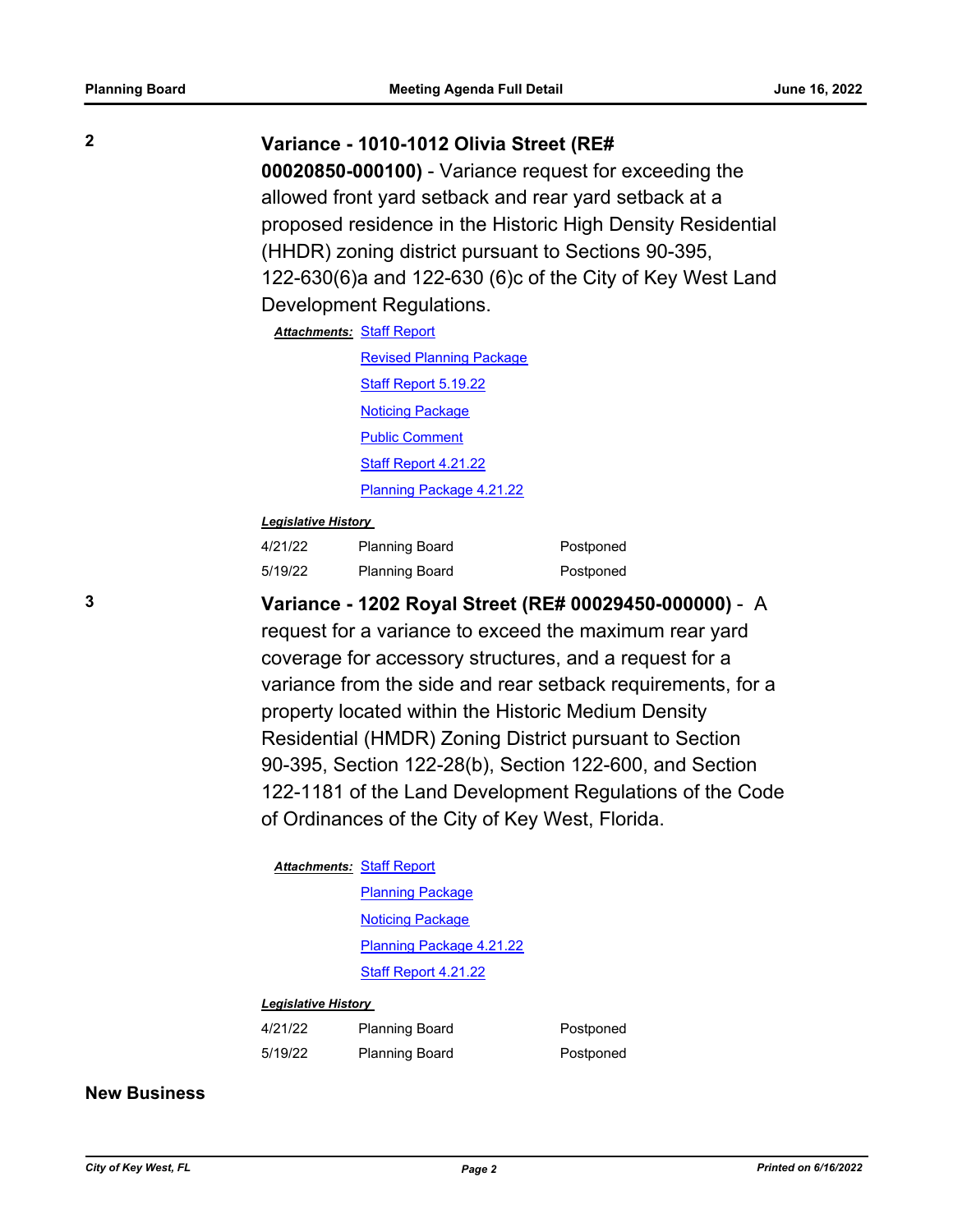## **4 Conditional Use - 529 Eaton Street (RE#**

**00004140-000000)** - A request for conditional use approval to allow the use of the property for small events and gatherings, located in the Historic Neighborhood Commercial One (HNC-1) Zoning District, pursuant to Section 122-62, Section 122-808(3), Section 122-776(d), and Section 108-573 of the City of Key West Land Development Regulations.

**Attachments: [Planning Package](http://KeyWest.legistar.com/gateway.aspx?M=F&ID=1b286461-f207-4ea1-82a2-e906443f073e.pdf)** [Keys Energy Comments](http://KeyWest.legistar.com/gateway.aspx?M=F&ID=8ffa1925-1194-4f51-88e8-e860bdaa3d08.pdf) **[Noticing Package](http://KeyWest.legistar.com/gateway.aspx?M=F&ID=e008ee2e-2c9f-480f-9daf-d140356dbd1b.pdf)** 

## **5 Variance** - **1212 Von Phister Street (RE#**

**00040650-000000)** - A request for a variance to exceed the allowed front setback and building coverage for a property located within the Single Family (SF) zoning district pursuant to Sections 90-395, Section 122-238 (4)a and Section 122-238 (6)a of the City of Key West Land Development Regulations.

**Attachments: [Staff Report](http://KeyWest.legistar.com/gateway.aspx?M=F&ID=ace25b21-88c0-444f-aa3f-3c97d52546e0.pdf) [Planning Package](http://KeyWest.legistar.com/gateway.aspx?M=F&ID=0de7ede9-3125-4632-a472-d93a7c06341d.pdf) [Noticing Package](http://KeyWest.legistar.com/gateway.aspx?M=F&ID=f7356692-0550-4619-a80d-e9ceec39f475.pdf)** [Letter of Support - Berlin](http://KeyWest.legistar.com/gateway.aspx?M=F&ID=debc4dde-24bf-482d-98f1-b35ed0b950f1.pdf) [Letter of Support - D. Fischer](http://KeyWest.legistar.com/gateway.aspx?M=F&ID=2b4a08db-0511-4351-804e-f567a02b1990.pdf) [Letter of Support - Hansell](http://KeyWest.legistar.com/gateway.aspx?M=F&ID=3a02f639-9b3c-4446-b4f9-263cb1eeb3fc.pdf) [Letter of Support - Rearick](http://KeyWest.legistar.com/gateway.aspx?M=F&ID=bc87f298-a78f-4d12-9740-4e40f1d2a1f9.pdf) [Letter of Support - V. Fischer](http://KeyWest.legistar.com/gateway.aspx?M=F&ID=c7423eae-24bf-4130-8289-8df344e6aa87.pdf)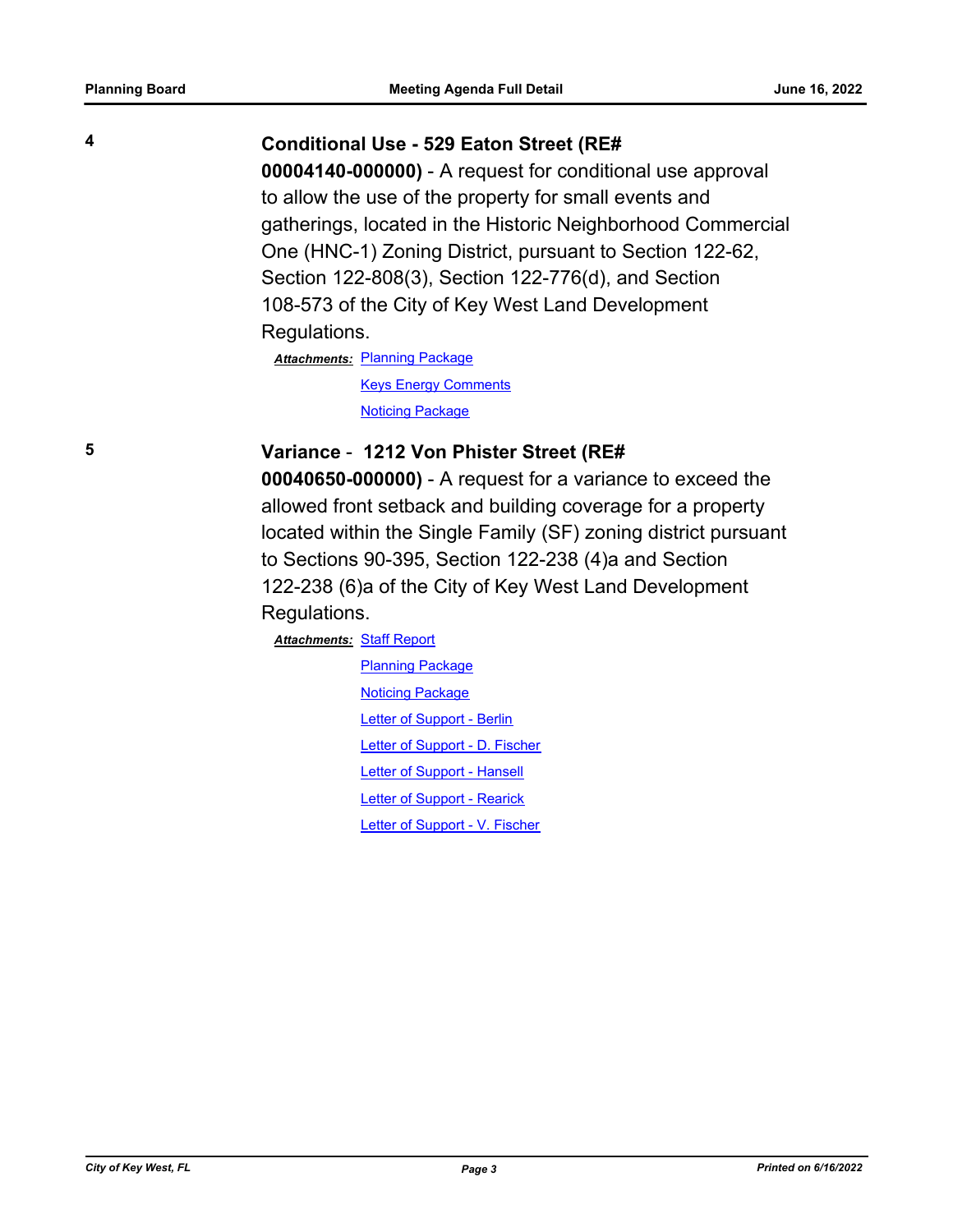### **6 Variance - 2812 Staples Avenue (RE# 00066980-000000)**

- Variance request for exceeding the allowed maximum building coverage, side setback and rear setback at a residence in the Single Family (SF) zoning district pursuant to Sections 90-395, Sec. 122-238 (6)a., and Sec. 122-238 (4)a. of the City of Key West Land Development Regulations.

#### **Attachments: [Staff Report](http://KeyWest.legistar.com/gateway.aspx?M=F&ID=8c9b5375-16bf-4297-b3c8-2d00d0b04bea.pdf)**

[Planning Package](http://KeyWest.legistar.com/gateway.aspx?M=F&ID=2292d6ef-6d35-4aa3-81eb-5a3bc81f792f.pdf) **[Noticing Package](http://KeyWest.legistar.com/gateway.aspx?M=F&ID=be781fdc-3c39-4070-8b81-9ae49818b397.pdf)** [Public Comment - Anderson](http://KeyWest.legistar.com/gateway.aspx?M=F&ID=4428b000-2ae7-413e-a20d-28af51f3fd88.pdf) [Public Comment - Ansell](http://KeyWest.legistar.com/gateway.aspx?M=F&ID=03d8ff70-1032-4c2e-8c81-ed15b3f65037.pdf) [Public Comment - Cooper](http://KeyWest.legistar.com/gateway.aspx?M=F&ID=8036e99c-1aa4-4356-8452-5f18b4493a3e.pdf) [Public Comment - Ford](http://KeyWest.legistar.com/gateway.aspx?M=F&ID=6794cedd-e3ff-4031-95d4-d55579ceb7d1.pdf) [Public Comment - Hammers](http://KeyWest.legistar.com/gateway.aspx?M=F&ID=82f8070f-2d38-4088-9eef-bb4986eaa5c7.pdf) [Public Comment - Ramey](http://KeyWest.legistar.com/gateway.aspx?M=F&ID=32770ce2-2ac0-43f2-b935-c2440d24a888.pdf) [Public Comment - Snediker](http://KeyWest.legistar.com/gateway.aspx?M=F&ID=bc735d69-a2c6-4df8-81d7-dfc7c4f8bafb.pdf)

# **7 Variance - 411 Louisa Street (RE#00029190-000000)** - A

request for a variance to exceed the allowed front, side and rear setbacks, maximum impervious surface ratio and open space coverage for a property located within the Historic High Density Residential (HHDR) zoning district pursuant to Sections 90-395, Section 122-630 (4), Section 122-630(6) and Section 108-346 (b) of the City of Key West Land Development Regulations.

**Attachments: [Staff Report](http://KeyWest.legistar.com/gateway.aspx?M=F&ID=5c03522a-44fa-486c-9a11-490d03e56db3.pdf)** 

[Planning Package](http://KeyWest.legistar.com/gateway.aspx?M=F&ID=80bade4f-5bcd-412a-93f5-9ebdb58df29e.pdf) [Public Comment - Dyer](http://KeyWest.legistar.com/gateway.aspx?M=F&ID=d177c10d-b3e6-44d0-b567-c935baf29752.pdf) [Public Comment - Gardner](http://KeyWest.legistar.com/gateway.aspx?M=F&ID=92074733-e388-4cbf-9175-f456a44473b9.pdf) [Public Comment - Hewett](http://KeyWest.legistar.com/gateway.aspx?M=F&ID=12f01678-9f92-4017-b3b8-2b97223c4782.pdf) [Public Comment - Roy](http://KeyWest.legistar.com/gateway.aspx?M=F&ID=6869b281-e0a4-41f5-acde-df15bec89729.pdf) [Public Comment - Whitt](http://KeyWest.legistar.com/gateway.aspx?M=F&ID=5b13e469-a8b1-435c-8ef6-2bafca698816.pdf) [Public Comment - Beaver](http://KeyWest.legistar.com/gateway.aspx?M=F&ID=d593a2e3-6473-4e44-b29f-c07f196f86b5.pdf)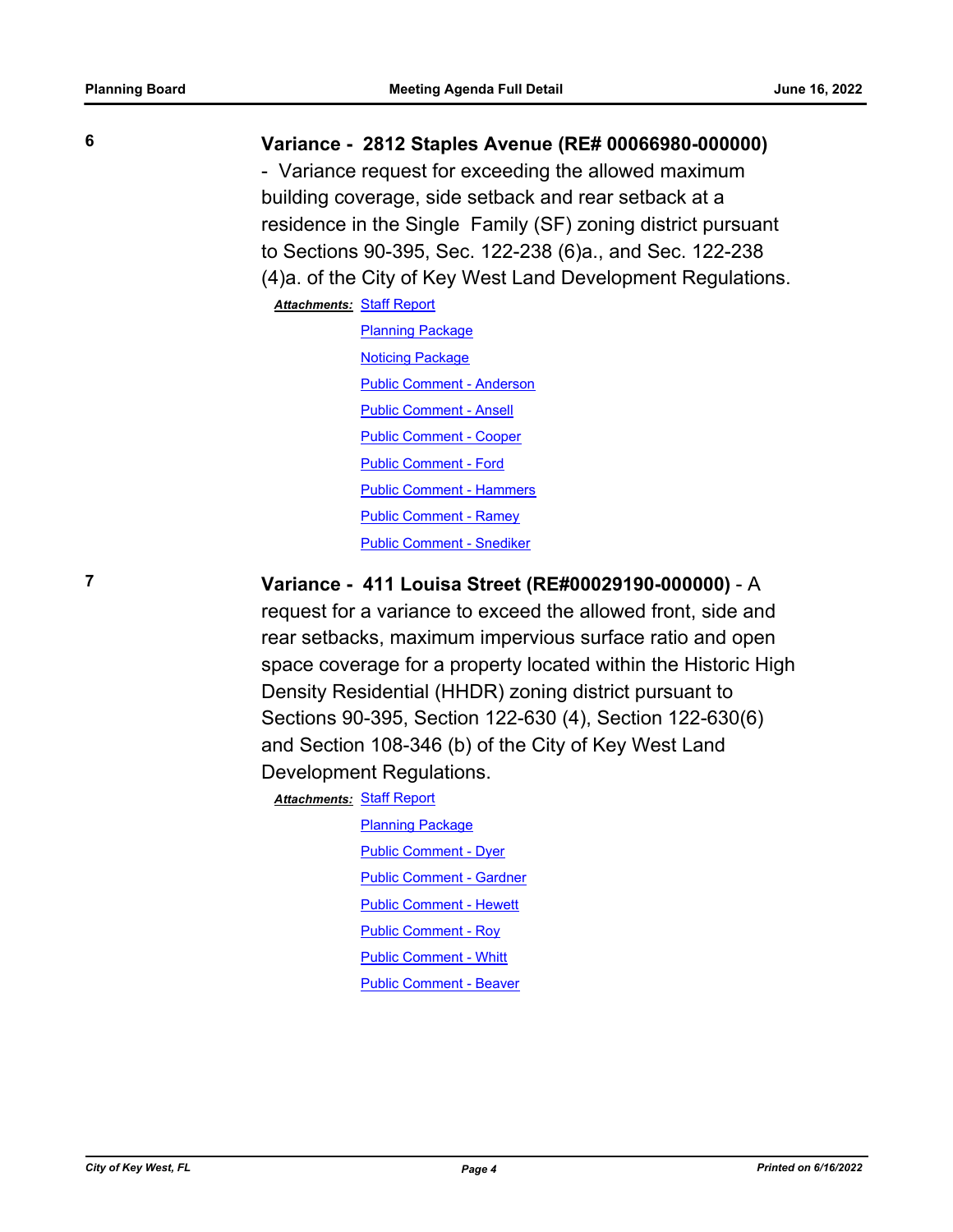**8 Variance - 601 Truman Avenue (RE# 00017270-000000 and 00017270-000001)** - A request for a variance to the maximum allowed impervious area, minimum open space, maximum building coverage, minimum side and rear setbacks, minimum parking spaces and size of spaces for a property located within the Historic Neighborhood Commercial-1 (HNC-1) Zoning District pursuant to Section 90-395 and Section 108-572 (16), of the City of Key West Land Development Regulations.

> **Attachments: [Presentation](http://KeyWest.legistar.com/gateway.aspx?M=F&ID=998af19b-8730-4ba3-811c-2458a36a6f2d.pdf) [Staff Report](http://KeyWest.legistar.com/gateway.aspx?M=F&ID=88680718-2e24-4b17-a147-2d9f91921499.pdf)** [Planning Package](http://KeyWest.legistar.com/gateway.aspx?M=F&ID=4452b26f-a81d-4e2b-97a9-79d53ebec264.pdf) [Noticing Package](http://KeyWest.legistar.com/gateway.aspx?M=F&ID=333e6f4b-cac4-4ed9-84ac-a84c4ddb1b8d.pdf) [601 Truman-Revisions to Phasing Memo-Pkg-Submission Receipt-05.24.22](http://KeyWest.legistar.com/gateway.aspx?M=F&ID=cc0bebb3-3d34-4525-a551-d540527b5e7d.pdf)

# **9 Major Development Plan, Conditional Use & Landscape Waiver - 601 Truman Avenue (RE# 00017270-000000**

**and 00017270-000001)** - A request for approval of a major development plan, conditional use, and landscape waiver for a mixed use development located at 601 Truman Avenue and 919 Simonton Street in the Historic Neighborhood Commercial - 1 (HNC-1) zoning district pursuant to Sections 108-91.A.2(b), 108-517, 122-62, and 122-808 of the City of Key West Land Development Regulations.

[Staff Report](http://KeyWest.legistar.com/gateway.aspx?M=F&ID=861c9097-ca0b-45fb-ba1f-0773568c2a8c.pdf) *Attachments:*

[Planning Package](http://KeyWest.legistar.com/gateway.aspx?M=F&ID=e86361d6-ceca-47a1-ae36-e5d2fa6af278.pdf) [Revised Phasing Memo](http://KeyWest.legistar.com/gateway.aspx?M=F&ID=a9b89d8c-44ea-48fc-bfec-c5abd1067927.pdf) [Phasing Memo Communications](http://KeyWest.legistar.com/gateway.aspx?M=F&ID=14be0c9b-d249-40ed-aab8-b0c4a2f6357f.msg) [Noticing Package](http://KeyWest.legistar.com/gateway.aspx?M=F&ID=164392f3-268d-4ca3-88ce-1ffca1e81c28.pdf) [Applicant's DRC Response Memo \(1\)](http://KeyWest.legistar.com/gateway.aspx?M=F&ID=f23528bb-ef91-4713-af7d-b6c1eb3b1467.pdf) [Applicant's DRC Response Memo \(2\)](http://KeyWest.legistar.com/gateway.aspx?M=F&ID=f2c5c305-82b3-4340-ba25-165fa1544357.pdf) [601 Truman-Revisions to Phasing Memo-Pkg-Submission Receipt-05.24.22](http://KeyWest.legistar.com/gateway.aspx?M=F&ID=ed1c4496-7ddc-4312-9f67-878056af1f5e.pdf)

**[Presentation](http://KeyWest.legistar.com/gateway.aspx?M=F&ID=98cc1e6c-7665-4a07-bc06-155293d367d0.pdf)**